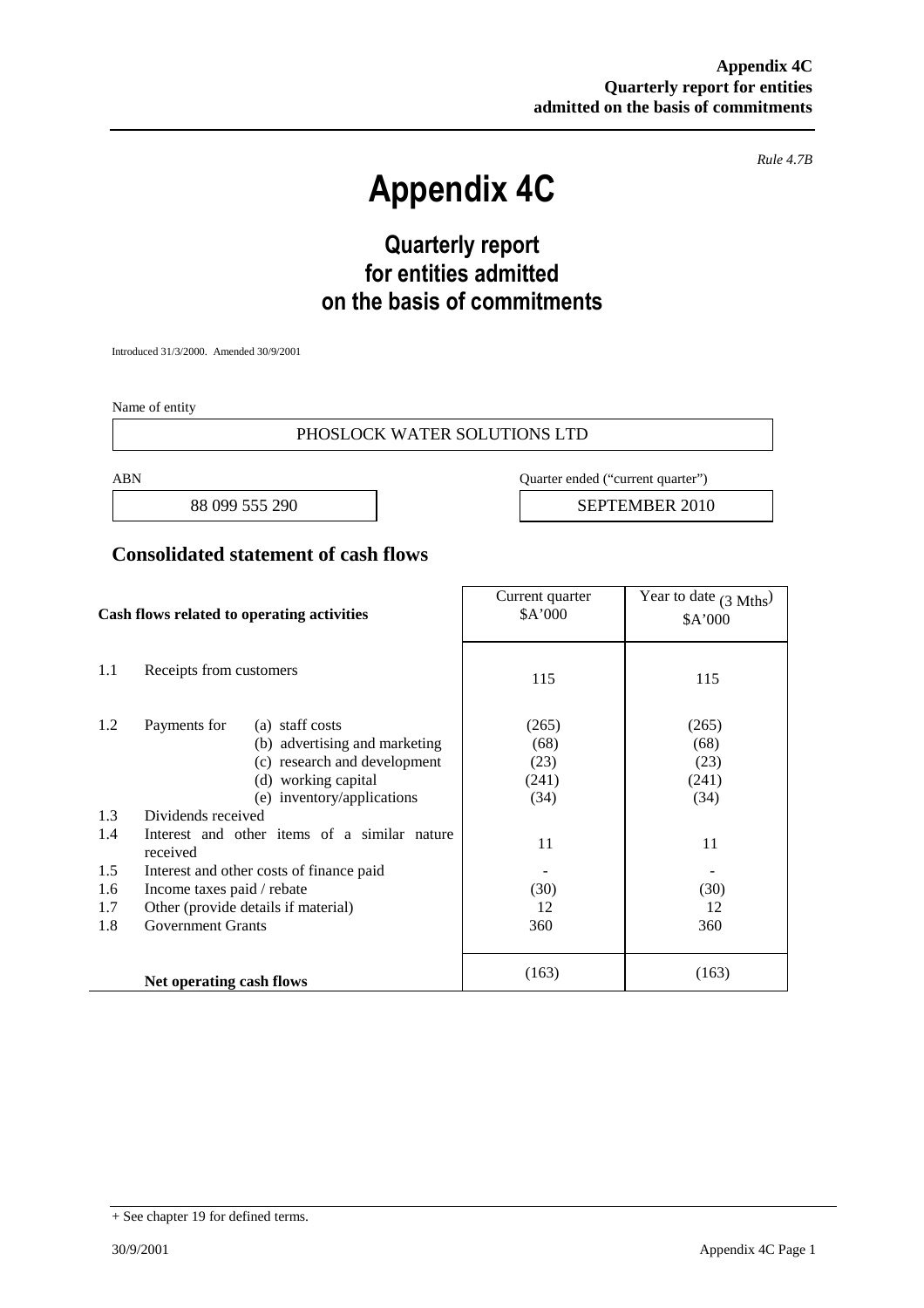|                                      |                                                                                                                                                                                                                                | Current quarter<br>\$A'000 | Year to date (3 Mths)<br>\$A'000 |
|--------------------------------------|--------------------------------------------------------------------------------------------------------------------------------------------------------------------------------------------------------------------------------|----------------------------|----------------------------------|
| 1.8                                  | Net operating cash flows (carried forward)                                                                                                                                                                                     | (163)                      | (163)                            |
| 1.9                                  | Cash flows related to investing activities<br>Payment for acquisition of:<br>(a) businesses (item 5)<br>(b) equity investments<br>(c) intellectual property<br>(d) physical non-current assets<br>(e) other non-current assets | (3)<br>(12)                | (3)<br>(12)                      |
| 1.10                                 | Proceeds from disposal of:<br>(a) businesses (item 5)<br>(b) equity investments<br>(c) intellectual property<br>(d) physical non-current assets<br>(e) other non-current assets                                                | 27                         | 27                               |
| 1.11<br>1.12<br>1.13                 | Loans to other entities<br>Loans repaid by other entities<br>Other (provide details if material)                                                                                                                               |                            |                                  |
|                                      | Net investing cash flows                                                                                                                                                                                                       | 12                         | 12                               |
| 1.14                                 | Total operating and investing cash flows                                                                                                                                                                                       | (151)                      | (151)                            |
| 1.15<br>1.16<br>1.17<br>1.18<br>1.19 | Cash flows related to financing activities<br>Proceeds from issues of shares, options, etc.<br>Proceeds from sale of forfeited shares<br>Proceeds from borrowings<br>Repayment of borrowings<br>Dividends paid                 | 1,135                      | 1,135                            |
| 1.20                                 | Other – Capital raising costs                                                                                                                                                                                                  | (8)                        | (8)                              |
|                                      | Net financing cash flows                                                                                                                                                                                                       | 1,127                      | 1,127                            |
|                                      | Net increase (decrease) in cash held                                                                                                                                                                                           | 976                        | 976                              |
| 1.21                                 | Cash at beginning of quarter/year to date                                                                                                                                                                                      | 463                        | 463                              |
| 1.22                                 | Exchange rate adjustments                                                                                                                                                                                                      | (8)<br>1,431               | (8)<br>1,431                     |
| 1.23                                 | Cash at end of quarter                                                                                                                                                                                                         |                            |                                  |

<sup>+</sup> See chapter 19 for defined terms.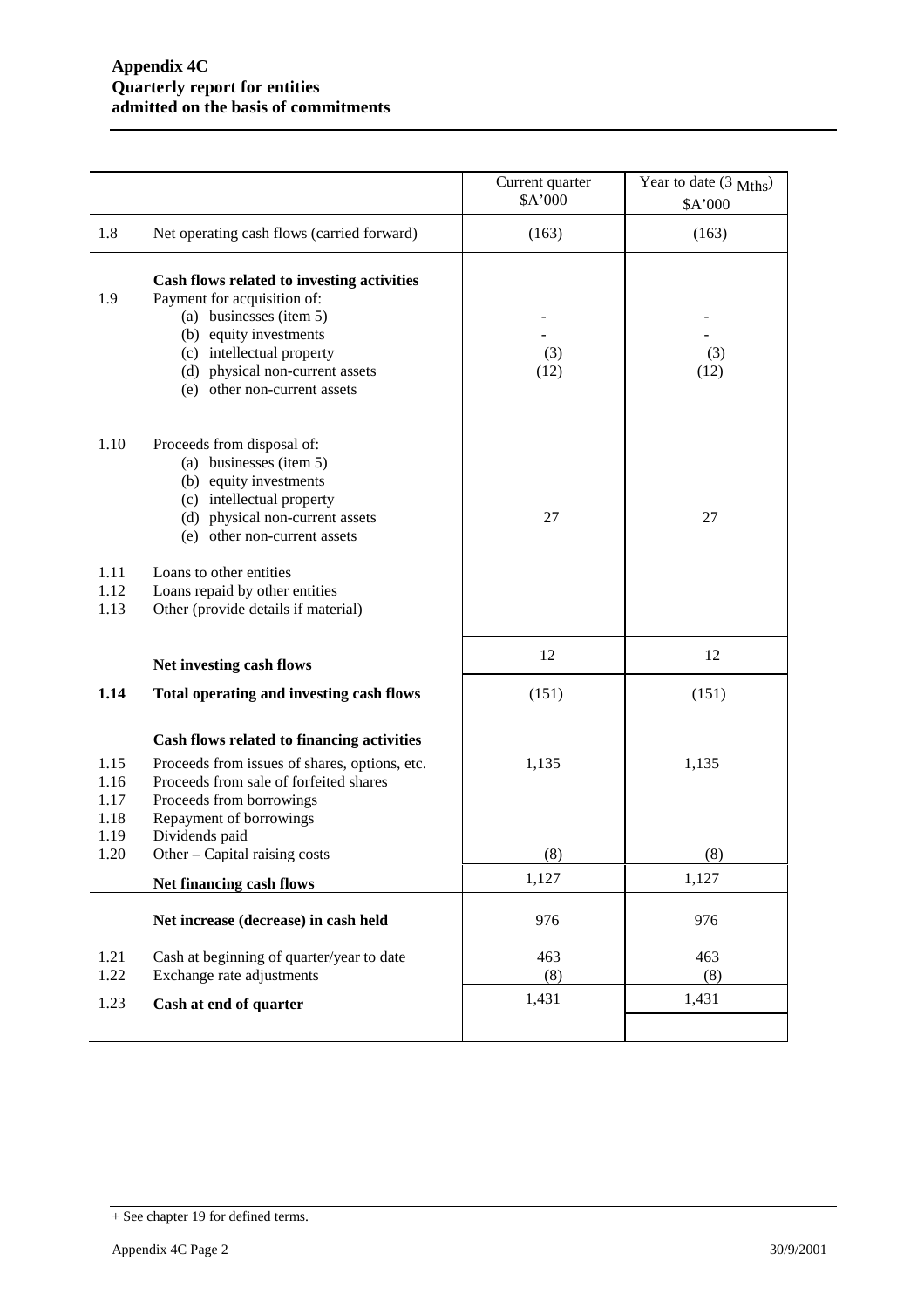## **Payments to directors of the entity and associates of the directors Payments to related entities of the entity and associates of the related entities**

|      |                                                                  | Current quarter<br>\$A'000 |
|------|------------------------------------------------------------------|----------------------------|
| 1.24 | Aggregate amount of payments to the parties included in item 1.2 | 103                        |
| 1.25 | Aggregate amount of loans to the parties included in item 1.11   | -                          |
|      |                                                                  |                            |

1.26 Explanation necessary for an understanding of the transactions During the period \$67,500 was paid as Executive Director salaries and \$36,000 paid as Directors fees.

### **Non-cash financing and investing activities**

- 2.1 Details of financing and investing transactions which have had a material effect on consolidated assets and liabilities but did not involve cash flows
- 2.2 Details of outlays made by other entities to establish or increase their share in businesses in which the reporting entity has an interest

### **Financing facilities available**

*Add notes as necessary for an understanding of the position. (See AASB 1026 paragraph 12.2).*

|     |                             | Amount available<br>\$A'000 | Amount used<br>\$A'000 |
|-----|-----------------------------|-----------------------------|------------------------|
| 3.1 | Loan facilities             | -                           | -                      |
| 39  | Credit standby arrangements |                             | -                      |

<sup>+</sup> See chapter 19 for defined terms.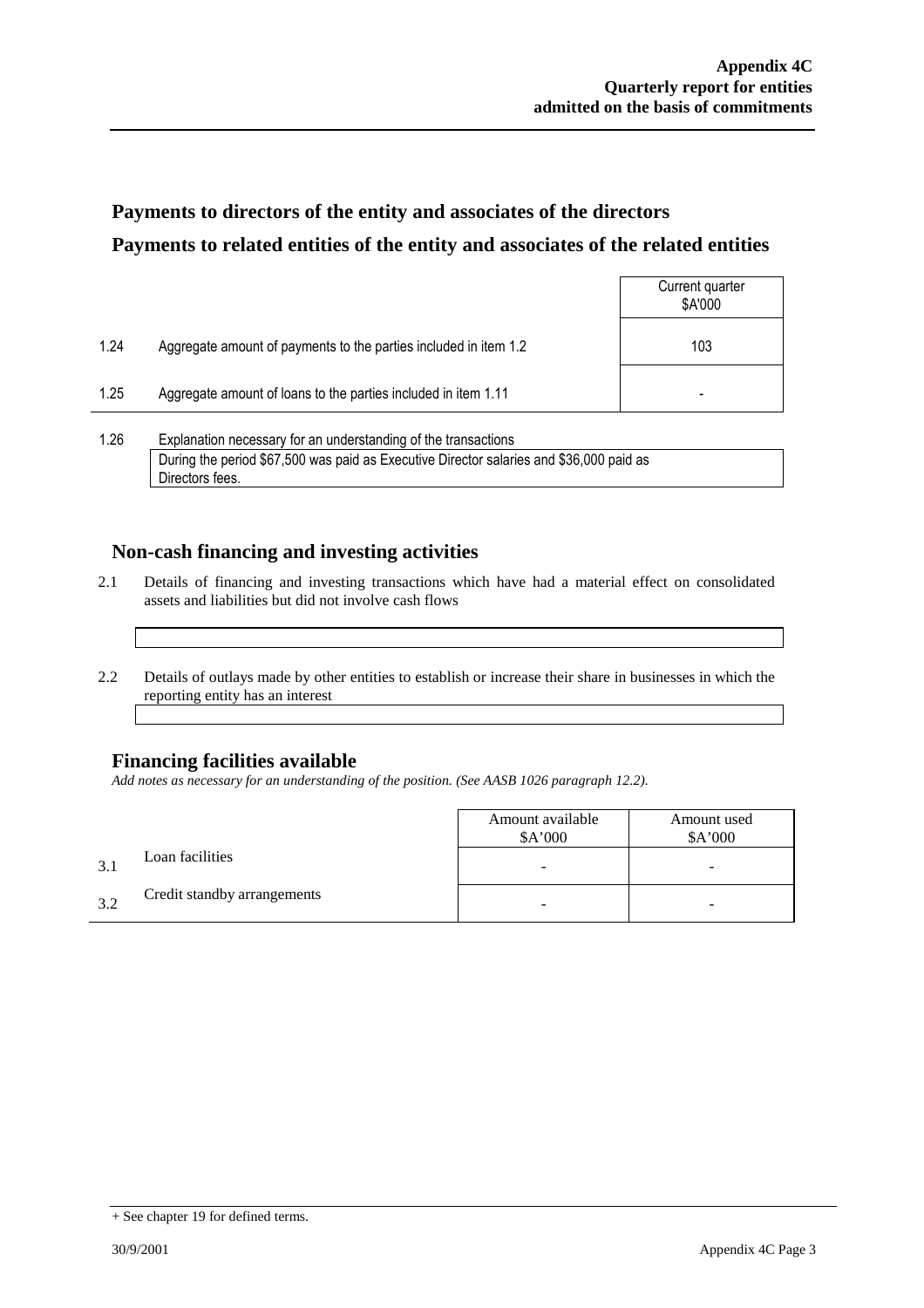### **Reconciliation of cash**

| Reconciliation of cash at the end of the quarter (as<br>shown in the consolidated statement of cash flows) to<br>the related items in the accounts is as follows. |                                                  | Current quarter<br>\$A'000 | Previous quarter<br>\$A'000 |
|-------------------------------------------------------------------------------------------------------------------------------------------------------------------|--------------------------------------------------|----------------------------|-----------------------------|
| 4.1                                                                                                                                                               | Cash on hand and at bank                         | 185                        | 203                         |
| 4.2                                                                                                                                                               | Deposits at call                                 | 1.156                      | 200                         |
| 4.3                                                                                                                                                               | Bank overdraft                                   |                            |                             |
| 4.4                                                                                                                                                               | Other $-$ Term deposit                           | 90                         | 60                          |
|                                                                                                                                                                   | <b>Total: cash at end of quarter</b> (item 1.23) | 1,431                      | 463                         |

Acquisitions and disposals of business entities

|     |                                              | Acquisitions<br>$(Item\ 1.9(a))$ | Disposals<br>$(Item\ 1.10(a))$ |
|-----|----------------------------------------------|----------------------------------|--------------------------------|
| 5.1 | Name of entity                               |                                  |                                |
| 5.2 | Place of incorporation<br>or registration    |                                  |                                |
| 5.3 | Consideration for<br>acquisition or disposal |                                  |                                |
| 5.4 | Total net assets                             |                                  |                                |
| 5.5 | Nature of business                           |                                  |                                |
|     |                                              |                                  |                                |

<sup>+</sup> See chapter 19 for defined terms.